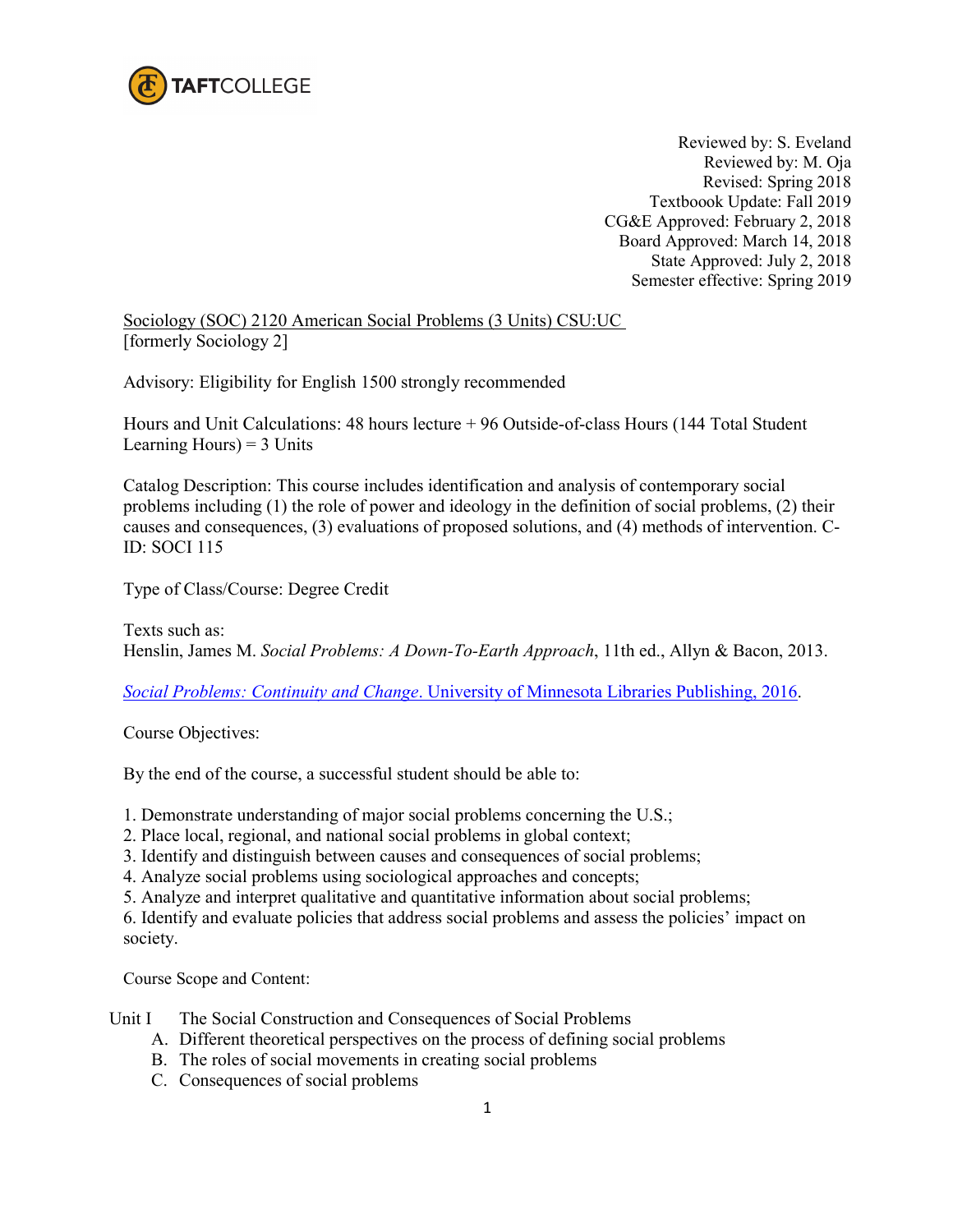

- a. Institutional Inequality
	- i. Racial
	- ii. Economic
	- iii. Gender
	- iv. Environment
	- v. Education
- Unit II The Role of Power and Ideology in the Definition of Social Problems.
	- A. Different theoretical perspectives on inequality
	- B. The role of the media in defining social problems
- Unit III Causes of Social Problems
	- A. Individual
	- B. Cultural
	- C. Social
- Unit IV Evaluation and Consideration of Proposed Solutions to Social Problems
	- A. Ways to strengthen social institutions as a means to solve social problems
	- B. The criteria for evaluating the claims made about social problems
	- C. Critical analysis of competing visions of social problem solutions
- Unit V Consideration of Methods of Research and Analysis
	- A. Methods used by sociologists to study social problems
	- B. Statistical literacy understanding the social construction of statistics and their use in public discourse of social problems

Learning Activities Required Outside of Class:

The students in this class will spend a minimum of 6 hours per week outside of the regular class time doing the following:

- 1. Studying
- 2. Answering questions
- 3. Completing required reading
- 4. Completing written work
- 5. Working on:
	- a. Application project(s)
	- b. Field notes
	- c. Research project

Methods of Instruction:

- 1. Lectures
- 2. Class discussions
- 3. Audiovisual presentations
- 4. Group and/or individual activities
- 5. Guided application project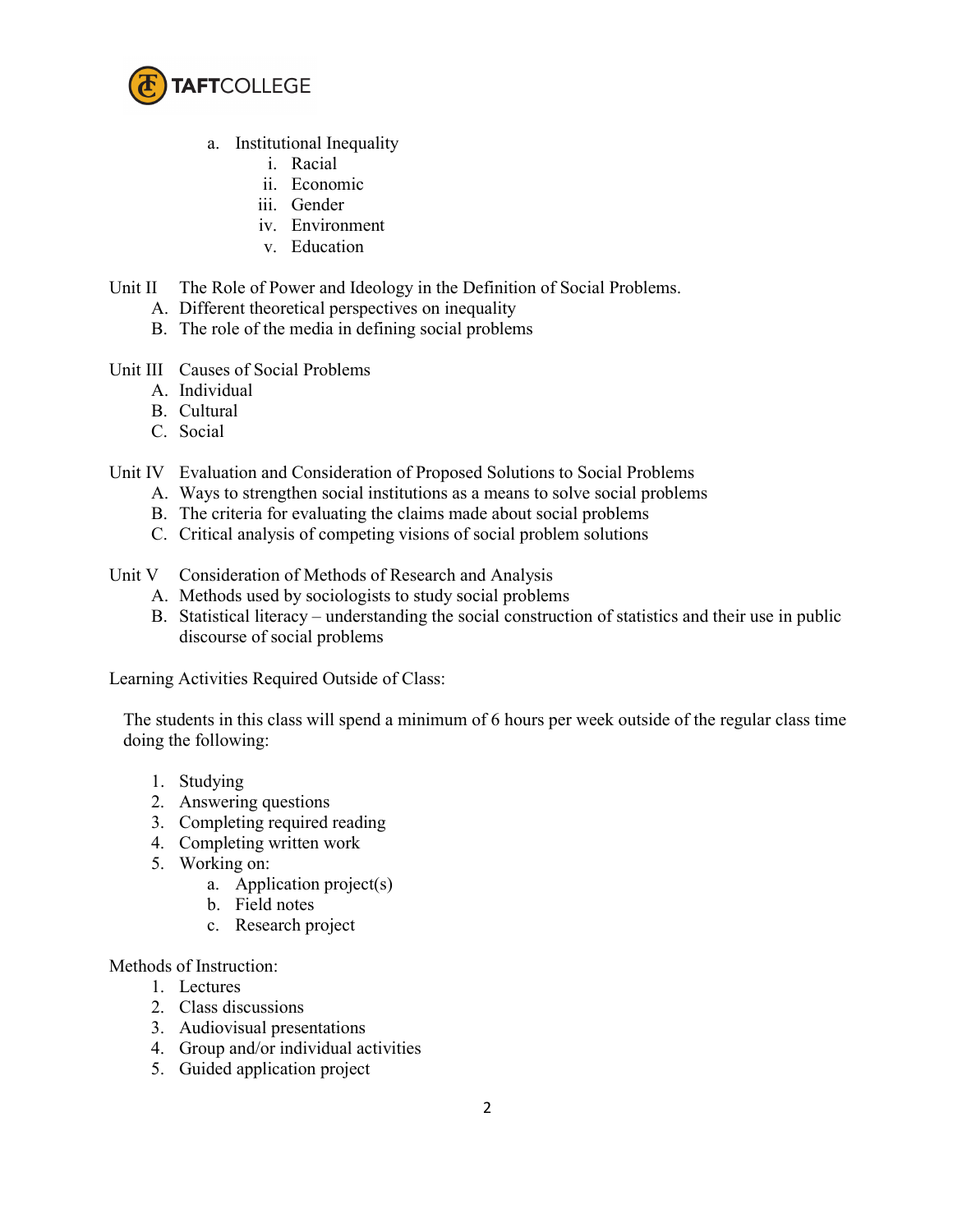

## Method of Evaluation:

- 1. Substantial writing assignments including:
	- a. Essay exams
	- b. Research paper using APA or a generally accepted Social Science format
- 2. Objective examinations/quizzes
- 3. Application exercises
- 4. Research project
- 5. Field journal
- 6. Oral presentations
- 7. Reflection and discussion
- 8. Small group activities

## Supplemental Data:

| <b>TOP Code:</b>             | 220800: Sociology                                                    |
|------------------------------|----------------------------------------------------------------------|
| <b>SAM Priority Code:</b>    | E: Non-Occupational                                                  |
| <b>Distance Education:</b>   | Online; Offline                                                      |
| Funding Agency:              | Y: Not Applicable(funds not used)                                    |
| Program Status:              | 1: Program Applicable                                                |
| Noncredit Category:          | Y: Not Applicable, Credit Course                                     |
| <b>Special Class Status:</b> | N: Course is not a special class                                     |
| <b>Basic Skills Status:</b>  | N: Course is not a basic skills course                               |
| Prior to College Level:      | Y: Not applicable                                                    |
| Cooperative Work Experience: | N: Is not part of a cooperative work experience education<br>program |